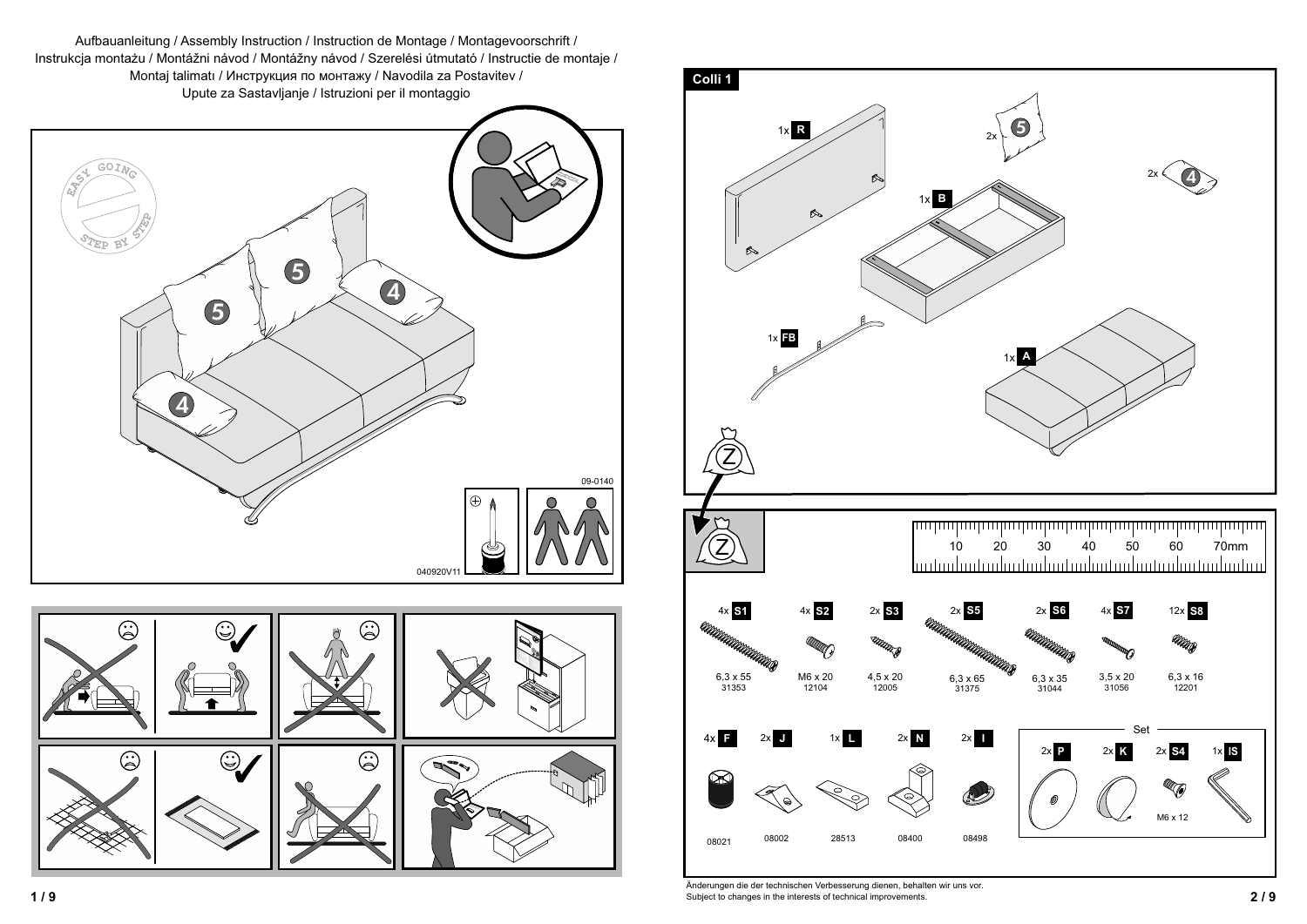

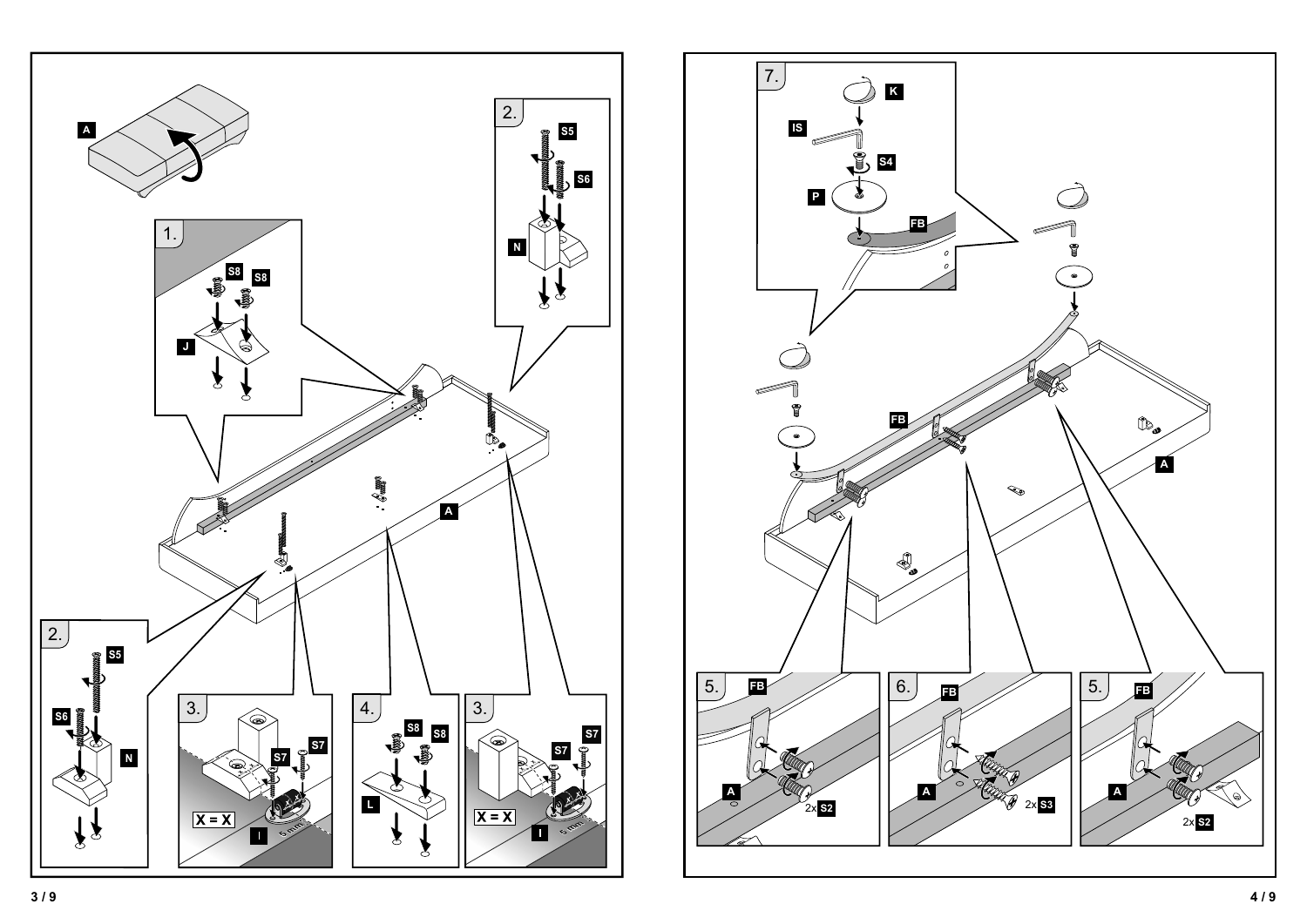

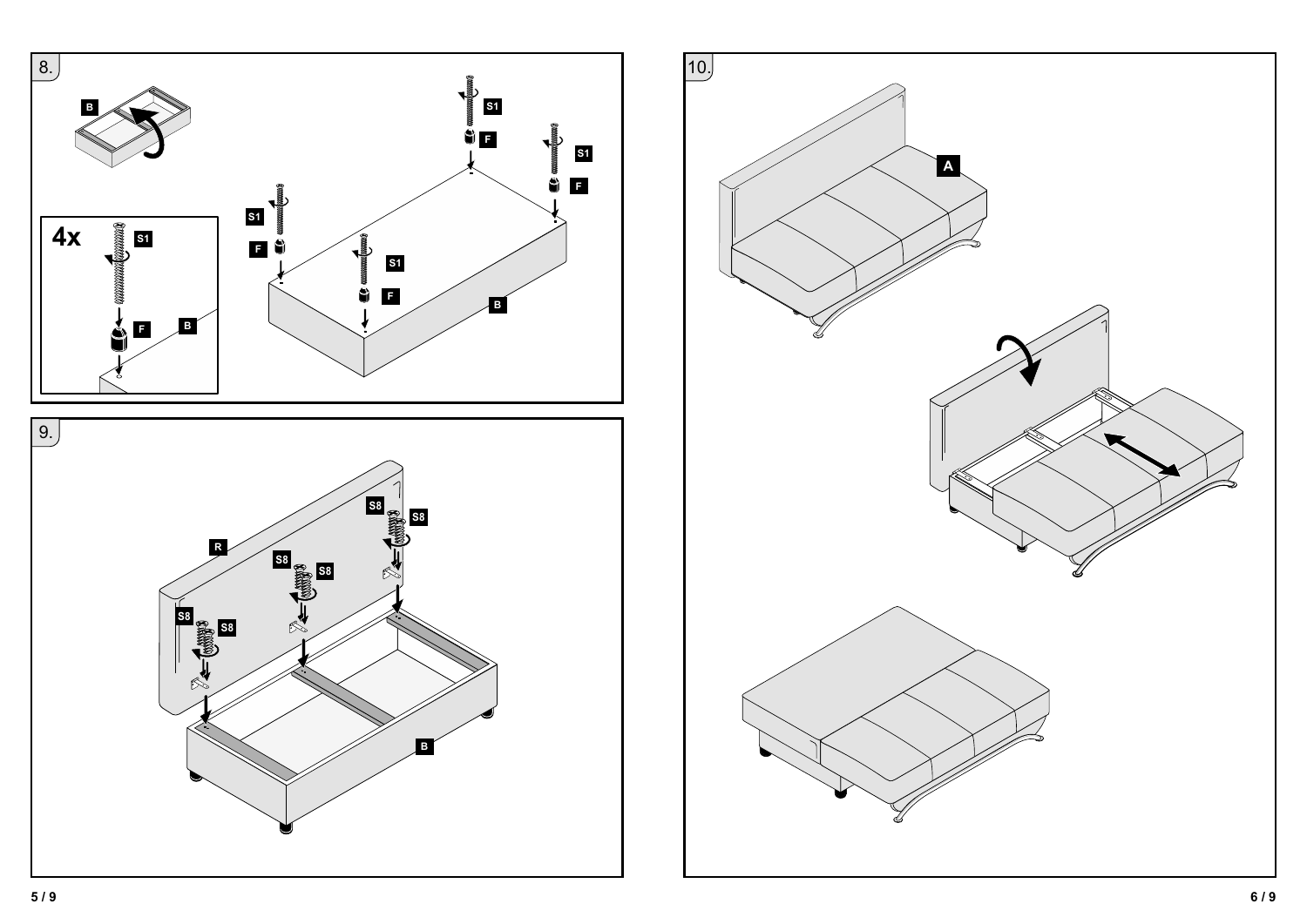# **Uyarı bilgileri:**

**Upozornění:**

Lütfen montaj veya kullanım öncesinde montaj ve kullanım kılavuzunu dikkatlice okuyun! Dikkat! Montaj sonrasında montaj ve kullanım kılavuzunu ürünün sahibine/kullanıcısına teslim edin! Tüm parçalarda düzenli olarak mekanik hasar, aşınma ve çalışma kontrolü yapılmalıdır. Mobilyanın sorunsuz şekilde kullanılması için, tüm cıvatalar düzenli aralıklarda sıkılmalıdır. Bu mobilya bir oyuncak değildir. Mobilyadaki kapaklar, çekmeceler ve diğer hareketli parçalar, yanlış kullanım durumunda yaralanmalara neden olabilir. Cocukların veya kısıtlı becerilere sahip kisilerin, mekanizmaları denetimsiz kullanmamalarına dikkat edilmelidir. Bu mobilya, sadece kapalı ve kuru alanlarda ve iç mekanlarda kullanım için tasarlanmıştır. Mobilyada kullanılan malzemeler yangına dayanıklı değildir. Mobilyanın yakınında ısı kaynaklarının bulunmamasına dikkat edilmelidir.

Před zahájením montáže nebo používáním si prosím pozorně pročtěte návod k montáži a obsluze! Pozor! Návod k montáži a obsluze po provedení montáže předejte vlastníkovi/uživateli! Je nutná pravidelná vizuální kontrola mechanického poškození, opotřebení a funkce všech konstrukčních dílů. Všechny šrouby nábytku musí být v pravidelných intervalech dotahovány, aby bylo zaručeno jeho bezvadné používání. Nábytek není hračka. Klapky, výsuvy a ostatní pohyblivé části mohou při nesprávném zacházení způsobit úraz. Dbejte na to, aby s mechanismem bez dozoru nemanipulovaly děti nebo osoby, které nejsou zcela odpovědné za své jednání. Nábytek je určen pouze pro používání v uzavřených a suchých interiérech.

**Wskazówki ostrzegawcze:**

Przed montażem lub użyciem należy dokładnie przeczytać instrukcję montażu i obsługi! Uwaga! Po wykonaniu montażu należy przekazać instrukcję montażu i obsługi właścicielowi/użytkownikowi! Wszystkie elementy muszą być regularnie sprawdzane wizualnie pod kątem uszkodzeń mechanicznych, zużycia i prawidłowego działania. Wszystkie śruby mebli muszą być regularnie dokręcane, aby zapewnić prawidłowe użytkowanie. Mebel nie jest zabawką. Nieprawidłowe użycie klap, szuflad i innych ruchomych części mebla może spowodować obrażenia. Upewnić się, aby dzieci lub osoby o ograniczonej sprawności, nie obsługiwały mechanizmów bez nadzoru. Mebel nadaje się do użytku wyłącznie w zamkniętych, suchych pomieszczeniach. Materiały, z których wykonany jest mebel, nie są ognioodporne. Uważać, aby nie zbliżać do mebla żadnych źródeł ciepła.

- 
- 
- 
- 
- 
- 
- 
- 
- 
- 
- 
- Materiál použitý na výrobu nábytku není ohnivzdorný. Dbejte na to, aby v blízkosti nábytku nebyl umístěn žádný zdroj tepla.
	-
	-
	-
	-
	-
	-
	-
	-
	-
	-
- Чтобы обеспечить беспроблемную эксплуатацию мебели, регулярно подтягивайте все винты.
- может привести <sup>к</sup> травмам. Не допускайте эксплуатации механизмов детьми или людьми <sup>с</sup> ограниченными физическими возможностями без
	-
	-
	-
	-
	-
	-
	-
	-







### **Предупредительные указания:**

Перед монтажом или использованием внимательно прочитайте руководство по монтажу <sup>и</sup> эксплуатации! Внимание! После монтажа передайте руководство по монтажу <sup>и</sup> эксплуатации владельцу/пользователю! Регулярно осматривайте все узлы на наличие механических повреждений <sup>и</sup> износа, <sup>а</sup> также проверяйте исправность функционирования.

Данный предмет мебели не является игрушкой. Неправильная эксплуатация крышек, выдвижных ящиков <sup>и</sup> прочих подвижных деталей мебели

присмотра.

Vă rugăm să citiți cu atenție instrucțiunile de montare și operare, înainte de montare sau utilizare! Atentie! După montare, predati instructiunile de montare și operare proprietarului/utilizatorului! Toate componentele trebuie supuse periodic unei inspectii vizuale, pentru verificarea deteriorărilor mecanice, a uzurii și a functionării acestora. Toate șuruburile mobilierului trebuie strânse la intervale regulate, pentru a asigura utilizarea ireproșabilă. Mobilierul nu este o jucărie. Clapetele, sertarele și alte piese mobile ale mobilierului pot provoca vătămări, în cazul în care sunt utilizate incorect. Asigurați-vă că niciun copil sau persoană cu dizabilități nu acționează mecanismele fără supraveghere. Mobilierul este adecvat numai pentru utilizare în spatii interioare închise, uscate. Materialele utilizate pentru mobilier nu sunt ignifuge. Asigurați-vă că nu există surse de căldură în apropierea mobilierului.

Мебель предназначена для применения <sup>в</sup> закрытых, сухих помещениях.

Используемые <sup>в</sup> мебели материалы не являются огнестойкими. Не располагайте вблизи мебели источники тепла.

## **Avertizări:**





# **Sicherheitshinweise:**

Bitte die Montage- und Bedienungsanleitung vor dem Montieren oder Benutzen sorgfältig lesen!

Achtung! Montage- und Bedienungsanleitung nach der Montage dem Besitzer/Benutzer übergeben!

Alle Bauteile sind regelmäßig per Sichtkontrolle auf mechanische Schäden, Verschleiß und ihre Funktion zu kontrollieren.

Alle Schrauben des Möbels müssen in regelmäßigen Intervallen nachgezogen werden, um eine einwandfreie Benutzung zu gewährleisten.

Das Möbel ist kein Spielzeug. Klappen, Auszüge und andere bewegliche Bauteile am Möbel können bei Fehlnutzung zu Verletzungen führen. Achten Sie darauf, dass keine Kinder oder in ihrem Handeln eingeschränkte Personen die Mechanismen ohne Aufsicht betätigen.

Das Möbel ist nur für die Anwendung in geschlossenen, trockenen Innenräumen geeignet.

Die verwendeten Materialien am Möbel sind nicht feuerfest. Achten Sie darauf, dass keine Wärmequellen in die Nähe des Möbels kommen.

# **Avvertenze:**

Prima del montaggio o dell'utilizzo, leggere attentamente le istruzioni per il montaggio e l'uso!

Attenzione! Dopo il montaggio consegnare al proprietario/utente le istruzioni per il montaggio e l'uso!

Effettuare regolarmente un controllo visivo su tutti i componenti per controllare la presenza di danni meccanici, tracce di usura e il funzionamento.

Serrare a intervalli regolari tutte le viti del mobile per garantire il perfetto funzionamento durante l'utilizzo.

Il mobile non è un gioco. Alette, parti estraibili e altre parti mobili del mobile possono causare lesioni se usate erroneamente. Attenzione: i bambini o persone con mobilità ridotta non devono azionare i meccanismi senza la supervisione di un adulto.

Il mobile è predisposto per l'uso in ambienti interni chiusi e asciutti.

I materiali del mobile usati non sono ignifughi. Fare attenzione a non avvicinare fonti di calore in prossimità del mobile.

### **Warnings:**

Please read the assembly and user instructions carefully before assembly or use!

Attention! Give the assembly and user instructions to the owner/user after assembly!

All parts are to be regularly checked by visual inspection for mechanical damage, wear, and functioning.

All bolts in the furniture must be re-tightened at regular intervals, in order to ensure proper use.

The furniture is not a toy. Flaps, drawers, and other mobile parts of the furniture can lead to injuries in the event of incorrect use. Ensure that no children or people who are impaired in their actions operate the mechanisms without supervision.

The furniture is only suitable for use in closed, dry indoor spaces.

The materials used in the furniture are not fireproof. Make sure that no heat sources come close to the furniture.

### **Avertissements:**

Veuillez lire attentivement les instructions de montage et le mode d'emploi avant le montage ou l'utilisation!

Attention! Après le montage, remettre les instructions de montage et le mode d'emploi au propriétaire/à l'utilisateur!

Procéder régulièrement à un contrôle visuel de tous les composants pour contrôler les dégâts mécaniques, l'usure et leur fonctionnement.

Serrer les vis à des intervalles réguliers pour garantir une utilisation en toute sécurité.

Le meuble n'est pas un jouet. Tiroirs, parties amovibles et les autres composants mobiles du meuble peuvent provoquer des blessures en cas d'une utilisation non conforme. Assurez-vous qu'aucun enfant ou qu'aucune personne ayant des capacités physiques, sensorielles ou mentales réduites n'actionne les mécanismes sans surveillance.

Le meuble est adapté pour être uniquement utilisé à l'intérieur, dans un endroit fermé et sec.

Les matériaux utilisés pour le meuble ne sont pas ignifuges. Assurez-vous qu'aucune source de chaleur ne soit à proximité du meuble.

# **Waarschuwingen:**

Lees voor de montage of het gebruik de montage- en bedieningshandleiding zorgvuldig door!

Opgelet! De montage- en bedieningshandleiding moet na de montage aan de eigenaar/gebruiker worden overhandigd!

Alle onderdelen moeten regelmatig visueel worden gecontroleerd op mechanische beschadigingen, slijtage en hun werking.

Alle meubelschroeven moeten regelmatig worden aangedraaid om een correct gebruik te garanderen.

Het meubel is geen speelgoed. Kleppen, uitschuifelementen en andere bewegende delen van het meubel kunnen bij onjuist gebruik letsel veroorzaken. Let erop dat kinderen en personen met een beperking de mechanismen niet zonder toezicht bedienen.

Het meubel is alleen geschikt voor gebruik in gesloten, droge binnenruimtes.

De materialen die voor het meubel gebruikt zijn, zijn niet vuurvast. Zorg ervoor dat er geen warmtebronnen in de buurt van het meubel komen.



**IT**

**GB**



**NL**